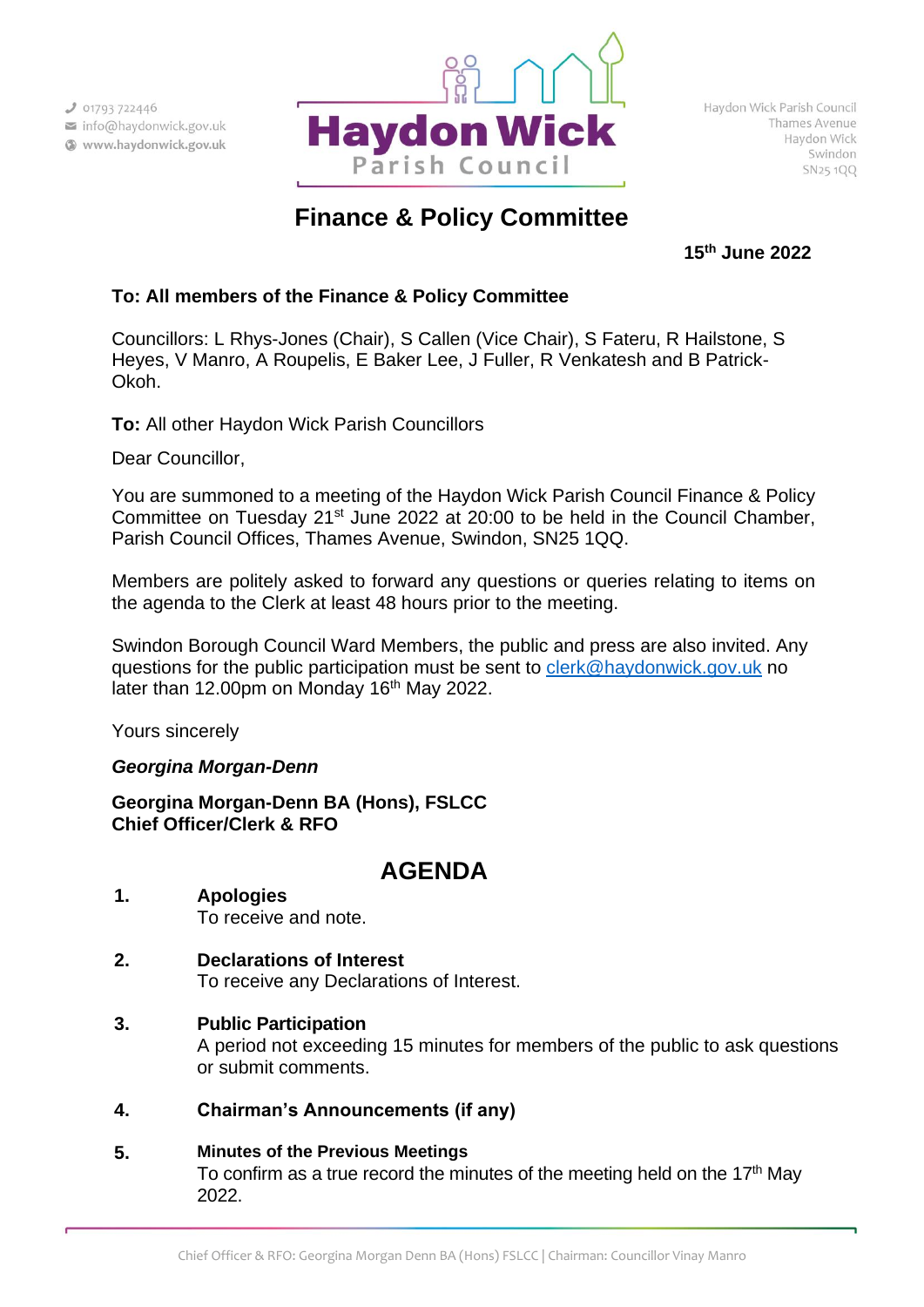

#### **6. Councillor Reports**

To receive reports from members on attendance at external meetings or events and an opportunity for members to bring matters of interest to the attention of the Council for information or future discussion.

#### **7. Chief Officer's Report**

To update on issues and actions since the last meeting that do not appear on the agenda. For information only.

## **8. Financial Matters**

- A) To note the monthly Income & Expenditure Report for May 2022 (attached).
- B) To receive the Bank Statements and Bank Reconciliations for May 2022 (attached).
- C) To approve the Payment Schedule for June 2022 (to follow).
- D) To approve the Regular Payments List for 2022/23 (attached)

#### **9. Accounting Statements 2021/22**

To recommend to Full Council that the Accounting Statements 2021/22 be approved (attached).

#### **10. Annual Governance and Accountability Return (AGAR) 2021/22: Annual Governance Statement**

To recommend to Full Council that the Annual Governance Statement assertions 1-8 be affirmed and that assertion 9 be declined due to the late submission of the annual return for the King George V Trust (attached).

#### **11. Annual Governance and Accountability Return (AGAR) 2021/22: Annual Statement**

To recommend to Full Council that the Accounting Statements be approved (attached).

## **12. Policy Updates**

To recommend to Full Council amendments to the following policies:

- A) Financial Regulations
- B) Procurement Policy
- C) Financial Authorisations
- D) Fire, Health & Safety (attached).

#### **13. Swindon Borough Council / HWPC Public Open Space Transfers (POS)**

To receive the updated lease and deed of covenants for the following public open spaces and to resolve to seek independent legal advice:

- A) Havisham Drive Deed of Covenant
- B) Lilian Close Deed of Covenant
- C) Luna Close Deed of Covenant
- D) White Eagle Deed of Covenant
- E) Muzurek Deed of Covenant
- F) Voyager Deed of Covenant
- G) Various POS Lease (attached).